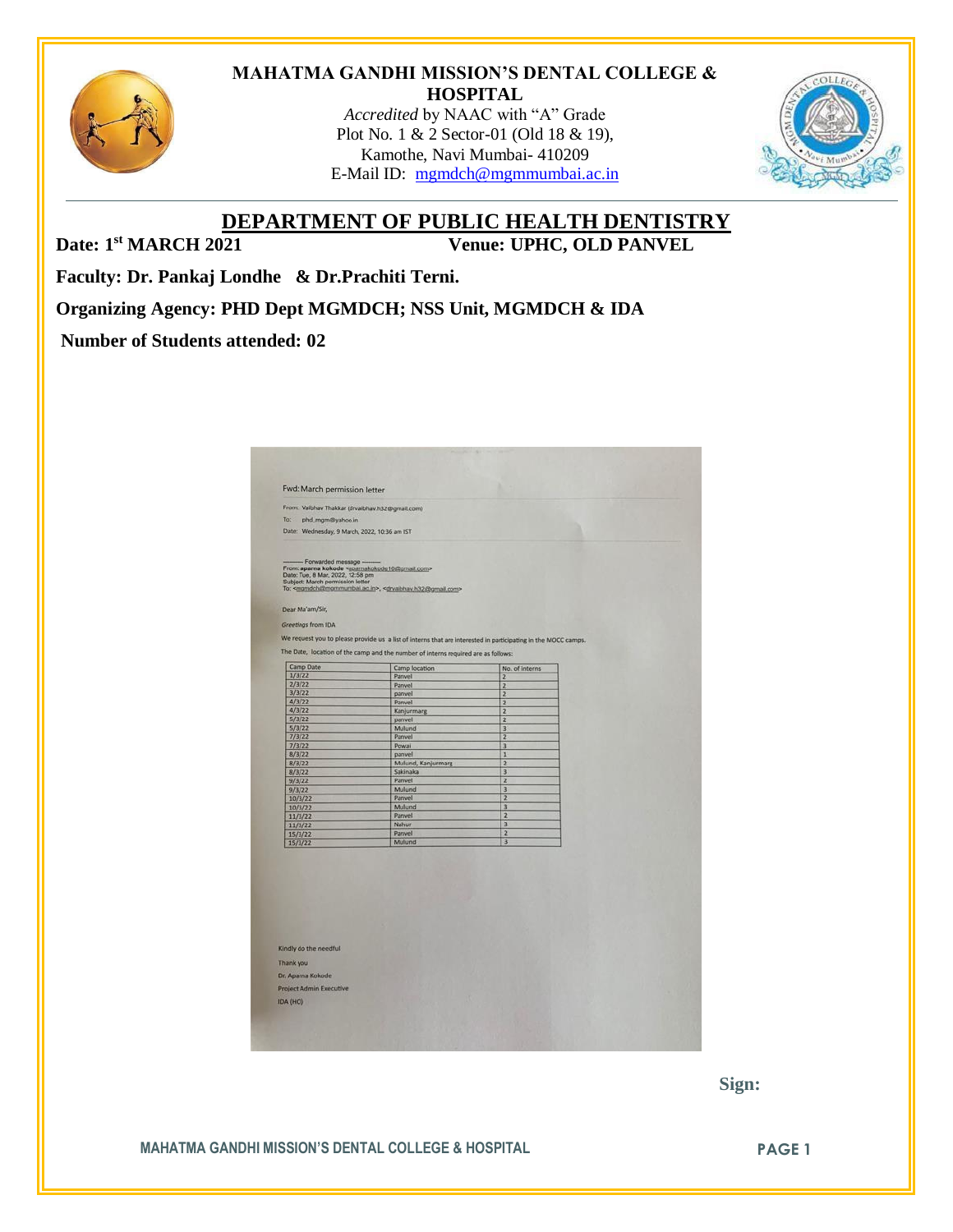#### **Assessment of Oral Health Promotion Camp- "Diet and Nutrition at UPHC, Old Panvel**

MGM Dental College in association with IDA constantly takes efforts of extending the oral health care to the community. The oral care initiative was also extended to patients at **UPHC, Old Panvel** with the intention of creating awareness and providing oral health care to the patients. **Aim and objective:** 

#### 1. To assess the oral health status of patients and to provide necessary Dental treatment.

2. To educate them and create awareness about oral health.

#### **Method**:

A type III examination was carried out with the use of mouth mirror and probe in day light. All the patients were assessed for oral health status and were explained the need to get the problems corrected. The patients were made aware of the existing dental problems and preventive measures were explained.

**Observations:** A total of 13 patients were examined for various dental problems. Those requiring extensive treatment were referred to MGM Dental College and Hospital, Kamothe.

| <b>Condition</b> | No. of      | Percentage    |
|------------------|-------------|---------------|
|                  | individuals | $\frac{0}{0}$ |
| Dental caries    |             | 47.7%         |
| Gingivitis       |             | 31.2%         |
| Missing          |             | 18.7%         |
| Malocclusion     |             | $6.2\%$       |

#### **Oral health status:**



#### **Interpretation and conclusion:**

 **Dental caries is the most common problem among the patients followed by gingivitis.**

**Oral health education and prevention strategies should be implemented in order to reduce the disease burden among these patients.**

 **Sign:**

**MAHATMA GANDHI MISSION'S DENTAL COLLEGE & HOSPITAL PAGE 2**